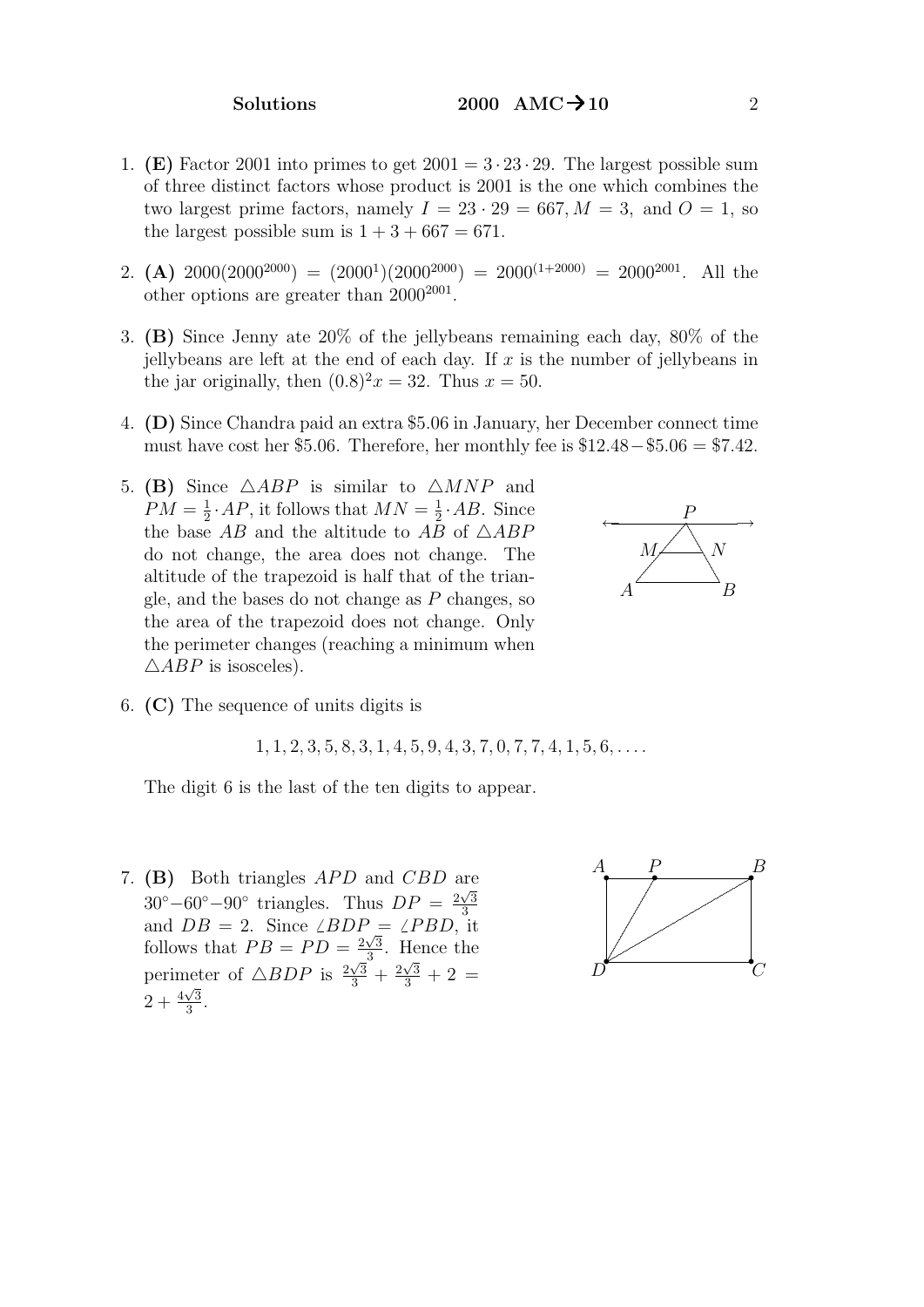- 8. (D) Let f and s represent the numbers of freshmen and sophomores at the school, respectively. According to the given condition,  $(2/5)f = (4/5)s$ . Thus,  $f = 2s$ . That is, there are twice as many freshmen as sophomores.
- 9. (C) Since  $x < 2$ , it follows that  $|x 2| = 2 x$ . If  $2 x = p$ , then  $x = 2 p$ . Thus  $x - p = 2 - 2p$ .
- 10. (D) By the *Triangle Inequality*, each of x and y can be any number strictly between 2 and 10, so  $0 \le |x - y| < 8$ . Therefore, the smallest positive number that is not a possible value of  $|x-y|$  is  $10-2=8$ .
- 11. (C) There are five prime numbers between 4 and 18: 5, 7, 11, 13, and 17. Hence the product of any two of these is odd and the sum is even. Because  $xy - (x + y) = (x - 1)(y - 1) - 1$  increases as either x or y increases (since both x and y are bigger than 1), the answer must be an odd number that is no smaller than  $23 = 5.7 - (5+7)$  and no larger than  $191 = 13.17 - (13+17)$ . The only possibility among the options is 119, and indeed  $119 = 11 \cdot 13 - (11 + 13)$ .
- 12. (C) Calculating the number of squares in the first few figures uncovers a pattern. Figure 0 has  $2(0) + 1 = 2(0^2) + 1$  squares, figure 1 has  $2(1) + 3 =$  $2(1^2) + 3$  squares, figure 2 has  $2(1+3) + 5 = 2(2^2) + 5$  squares, and figure 3 has  $2(1+3+5)+7=2(3^2)+7$  squares. In general, the number of unit squares in figure  $n$  is

$$
2(1+3+5+\cdots+(2n-1))+2n+1=2(n^2)+2n+1.
$$

Therefore, the figure 100 has  $2(100^2) + 2 \cdot 100 + 1 = 20201$ .

# OR

Each figure can be considered to be a large square with identical small pieces deleted from each of the four corners. Figure 1 has  $3^2 - 4(1)$  unit squares, figure 2 has  $5^2 - 4(1+2)$  unit squares, and figure 3 has  $7^2 - 4 \cdot (1+2+3)$  unit squares. In general, figure  $n$  has

$$
(2n+1)^2 - 4(1+2+\ldots+n) = (2n+1)^2 - 2n(n+1)
$$
 unit squares.

Thus figure 100 has  $201^2 - 200(101) = 20201$  unit squares.

## OR

The number of unit squares in figure  $n$  is the sum of the first  $n$  positive odd integers plus the sum of the first  $n+1$  positive odd integers. Since the sum of the first k positive odd integers is  $k^2$ , figure n has  $n^2 + (n+1)^2$  unit squares. So figure 100 has  $100^2 + 101^2 = 20201$  unit squares.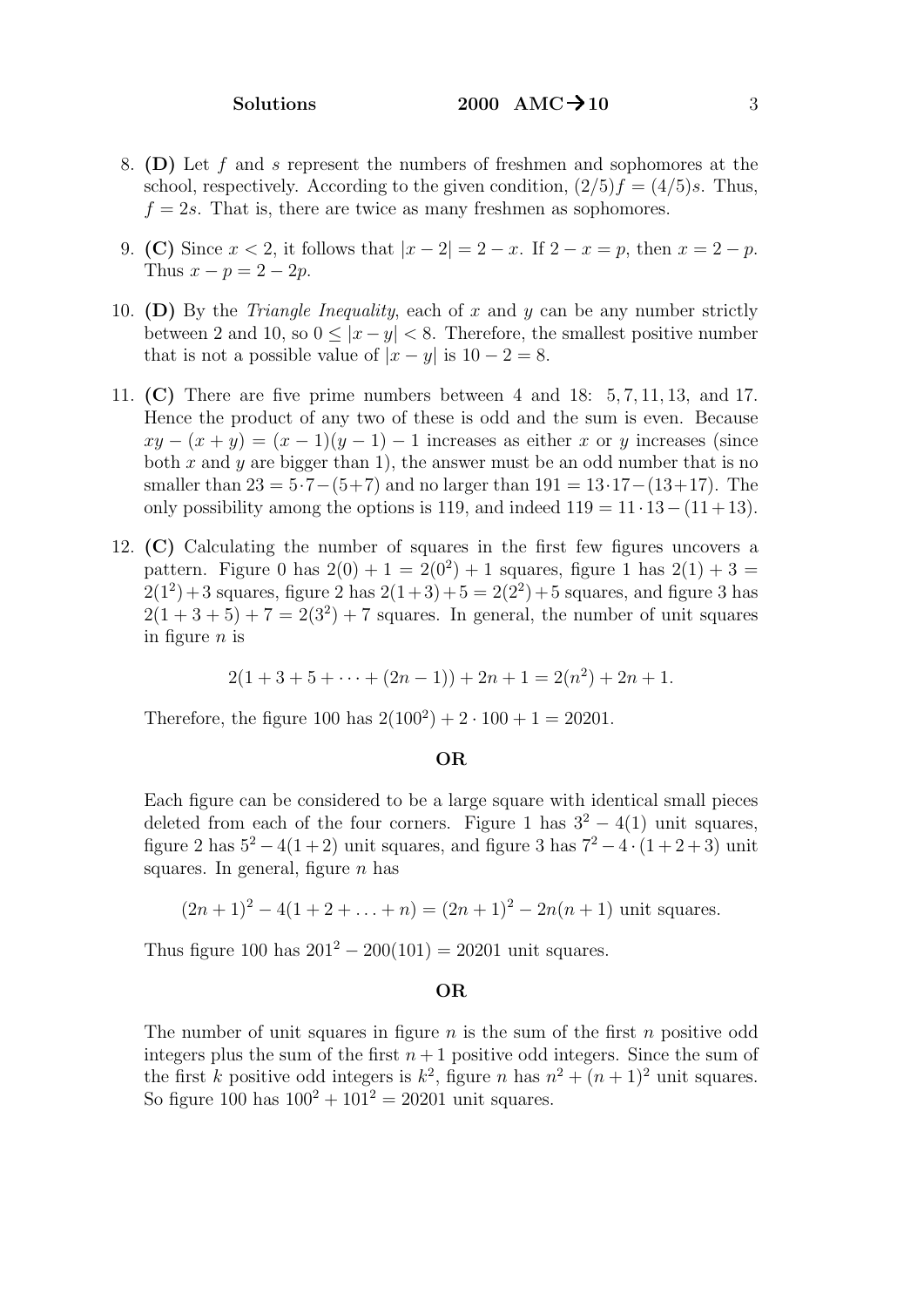13. (B or C) To avoid having two yellow pegs in the same row or column, there must be exactly one yellow peg in each row and in each column. Hence, starting at the top of the array, the peg in the first row must be yellow, the second peg of the second row must be yellow, the third

peg of the third row must be yellow, etc. To avoid having two red pegs in some row, there must be a red peg in each of rows 2, 3, 4, and 5. The red pegs must be in the first position of the second row, the second position of the third row, etc. Continuation yields exactly one ordering that meets the requirements, as shown. On the other hand, the question could be interpreted as asking the number of ways the pegs could be placed into the array (distinguishing the pegs of the same color). In this case, the desired count is  $5! \cdot 4! \cdot 3!$ .  $2! \cdot 1!$ . The decision was made to give credit for both options B and C.



14. (C) Note that the integer average condition means that the sum of the scores of the first n students is a multiple of n. The scores of the first two students must be both even or both odd, and the sum of the scores of the first three students must be divisible by 3. The remainders when 71, 76, 80, 82, and 91 are divided by 3 are 2, 1, 2, 1, and 1, respectively. Thus the only sum of three scores divisible by 3 is  $76 + 82 + 91 = 249$ , so the first two scores entered are 76 and 82 (in some order), and the third score is 91. Since 249 is 1 larger than a multiple of 4, the fourth score must be 3 larger than a multiple of 4, and the only possibility is 71, leaving 80 as the score of the fifth student.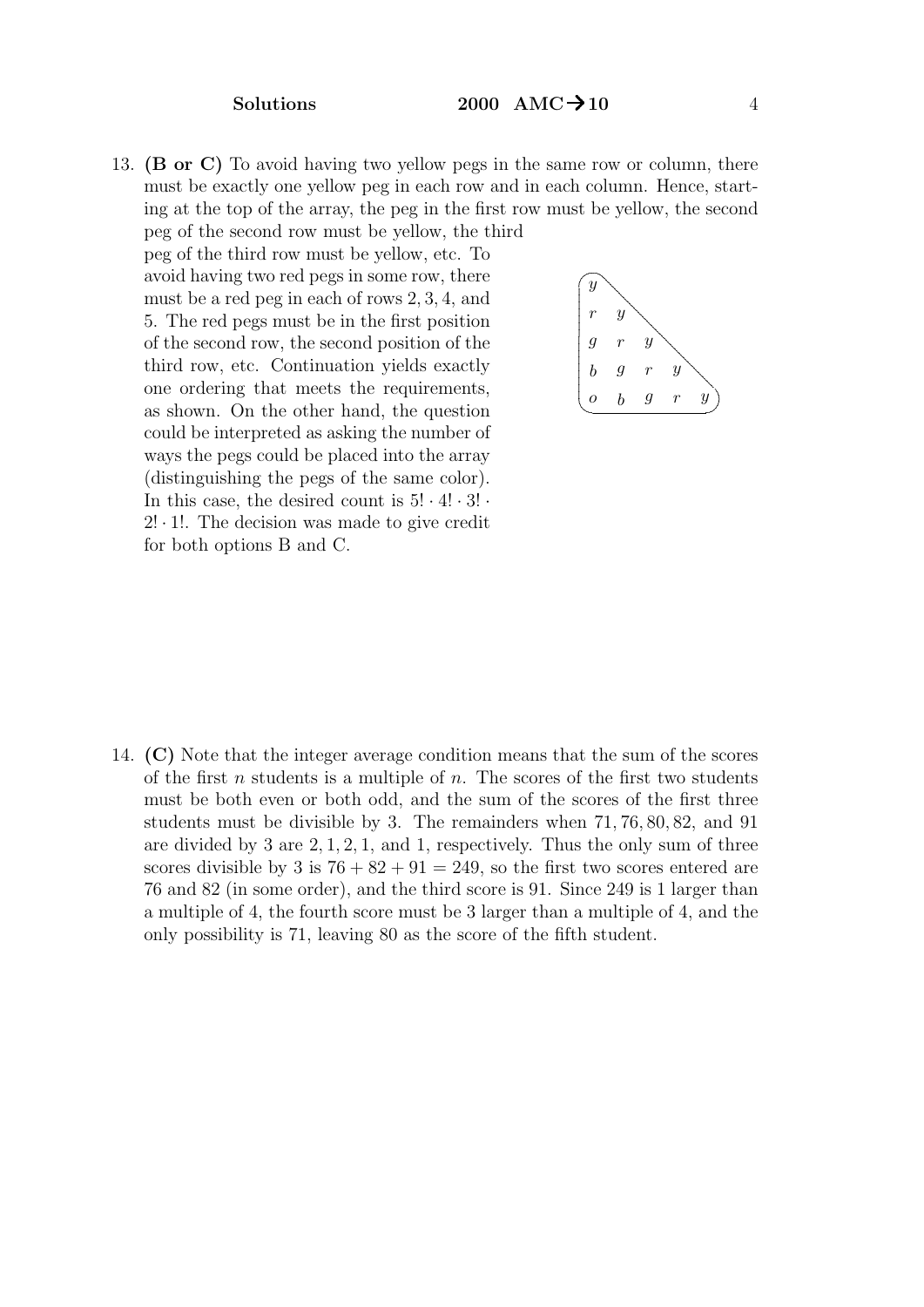15. (E) Combine the three terms over a common denominator and replace ab in the numerator with  $a - b$  to get

$$
\frac{a}{b} + \frac{b}{a} - ab = \frac{a^2 + b^2 - (ab)^2}{ab} \n= \frac{a^2 + b^2 - (a - b)^2}{ab} \n= \frac{a^2 + b^2 - (a^2 - 2ab + b^2)}{ab} \n= \frac{2ab}{ab} = 2.
$$

OR

Note that  $a = a/b - 1$  and  $b = 1 - b/a$ . It follows that  $\frac{a}{b}$ b  $+$ b a  $-\,ab =$ a b  $+$ b a  $\binom{a}{a}$ b  $\left(1-\frac{b}{2}\right)$ a  $\setminus$ = a b  $+$ b a  $-\left(\frac{a}{a}\right)$ b  $+$ b a  $\left( -2\right)$  $= 2.$ 

16. (B) Extend  $\overline{DC}$  to F. Triangles FAE and DBE are similar with ratio 5 : 4. Thus  $AE = 5 \cdot AB/9$ ,  $AB =$  $\frac{1}{2}$  $3^2 + 6^2 =$ **B**) Extend *DC* to *F*. Triangles  $FAE$  and *DBE* are similar with ratio 5 : 4.<br>
Thus  $AE = 5 \cdot AB/9$ ,  $AB = \sqrt{3^2 + 6^2} = \sqrt{45} = 3\sqrt{5}$ , and  $AE = 5(3\sqrt{5})/9 =$  $5\sqrt{5}/3$ .



OR

Coordinatize the points so that  $A = (0,3), B = (6,0), C = (4,2),$  and  $D =$  $(2, 0)$ . Then the line through A and B is given by  $x + 2y = 6$ , and the line through C and D is given by  $x - y = 2$ . Solve these simultaneously to get  $E = \left(\frac{10}{3}\right)$  $\frac{10}{3}, \frac{4}{3}$  $\left(\frac{4}{3}\right)$ . Hence  $AE = \sqrt{\left(\frac{10}{3} - 0\right)^2 + \left(\frac{4}{3} - 3\right)^2} = \sqrt{\frac{125}{9}} = \frac{5}{9}$  $\overline{5}$  $\frac{\sqrt{5}}{3}$ .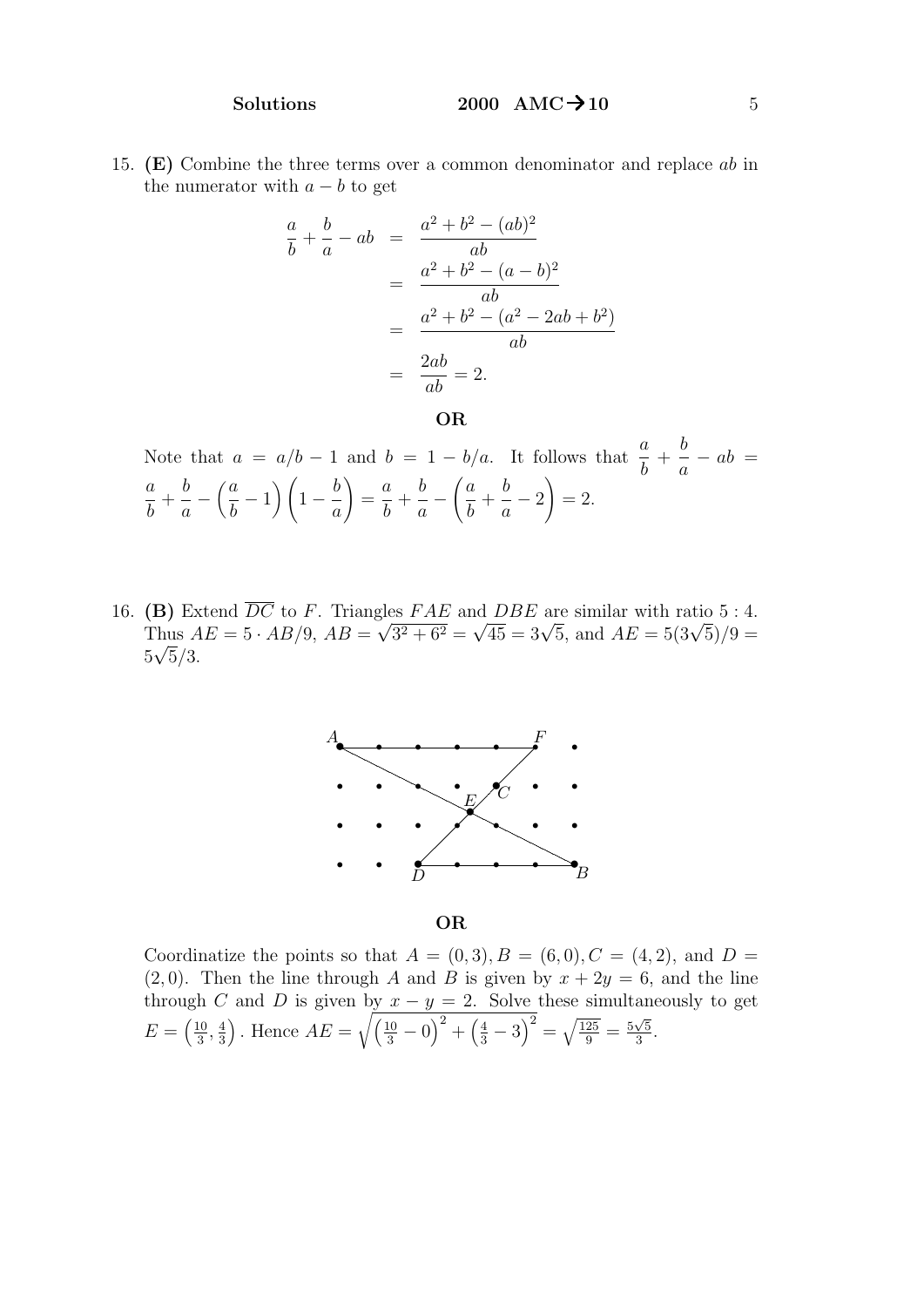17. (D) Neither of the exchanges quarter  $\rightarrow$  five nickels nor nickel  $\rightarrow$  five pennies changes the total value of Boris's coins. The exchange  $penny \rightarrow five \ quarters$ increases the total value of Boris's coins by \$1.24. Hence, Boris must have  $$.01 + $1.24n$$  after n uses of the last exchange. Only option D is of this form:  $745 = 1 + 124 \cdot 6$ . In cents, option A is 115 more than a multiple of 124, B is 17 more than a multiple of 124, C is 10 more than a multiple of 124, and E is 39 more than a multiple of 124.

18. (C) At any point on Charlyn's walk, she can see all the points inside a circle of radius 1 km. The portion of the viewable region inside the square consists of the interior of the square except for a smaller square with side length 3 km. This portion of the viewable region has area  $(25-9)$  km<sup>2</sup>. The portion of the viewable region outside the square consists of four rectangles, each 5 km by 1 km, and four quarter-circles, each with a radius of 1 km. This portion of the viewable region has area  $4(5+\frac{\pi}{4}) = (20+\pi) \text{ km}^2$ . The area of the entire viewable region is  $36 + \pi \approx 39$  km<sup>2</sup>.

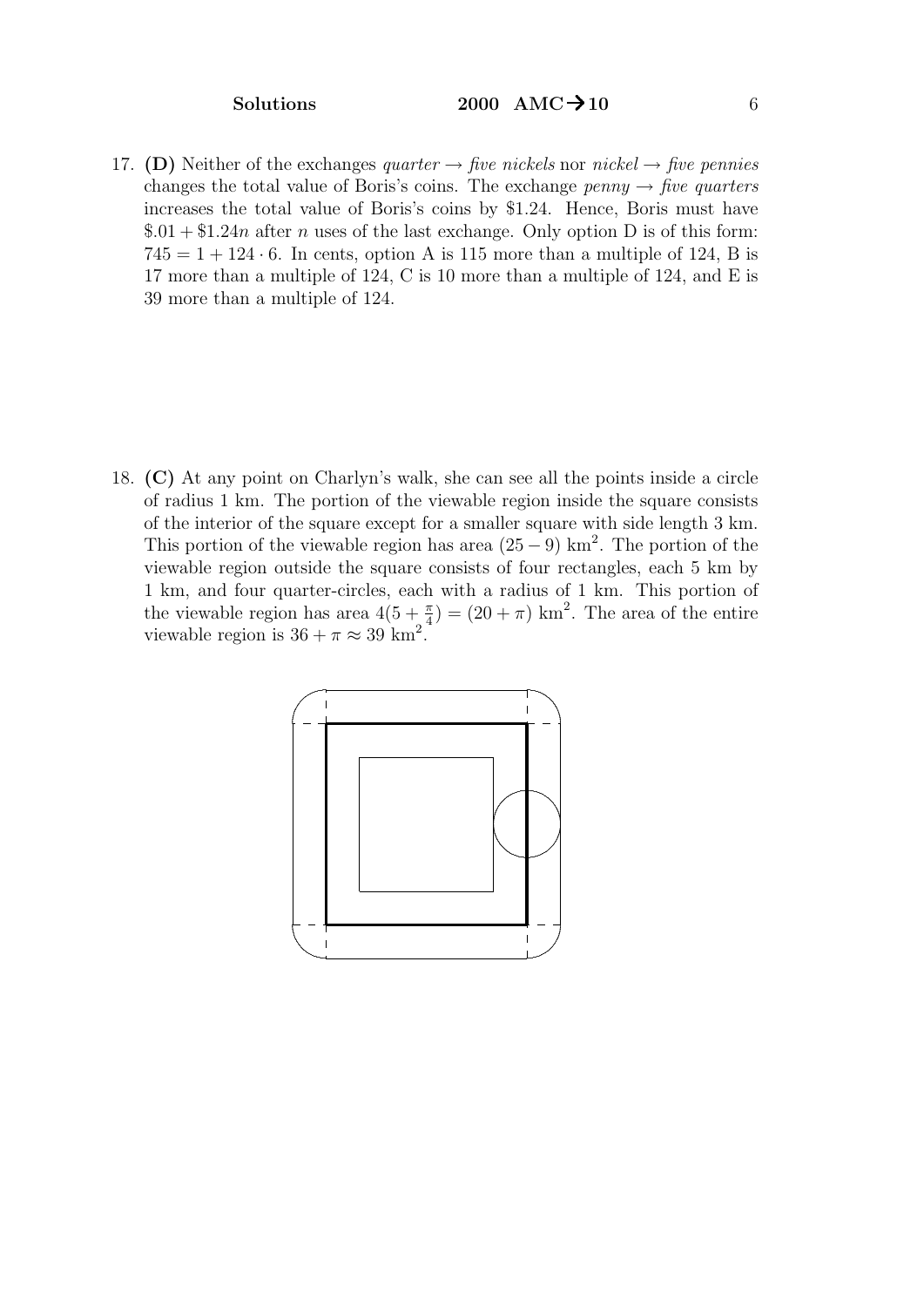19. (D) Without loss of generality, let the side of the square have length 1 unit and let the area of triangle  $ADF$  be m. Let  $AD = r$  and  $EC = s$ . Because triangles ADF and FEC are similar,  $s/1 = 1/r$ . Since  $\frac{1}{2}r = m$ , the area of triangle  $FEC$  is  $\frac{1}{2}s = \frac{1}{2r} = \frac{1}{4r}$  $\frac{1}{4m}$ .



### $\overrightarrow{(1+2m,0)}$ .... .... .... .... .... ....  $\overline{\phantom{0}}$ .... .... .... .... .... .... .... .... .... .... .... .... .... .... .... .... .... .... .... .... .... .... .... .... .... .... ....  $(1,1)$ .... .... ....  $\overline{\phantom{0}}$ .... ....  $\overline{\phantom{0}}$ .... .... .... .... .... .... .... .... .... .... .... .... .... .... .... .... .... .... .... .... .... .... ....  $\overline{A}$ •  $(0,0)$   $(1,0)$   $(1+2)$  $(0, 1)$ •

Let  $B = (0, 0), E = (1, 0), F = (1, 1),$  and  $D = (0, 1)$  be the vertices of the square. Let  $C = (1 + 2m, 0)$ , and notice that the area of  $BEFD$  is 1 and the area of triangle  $FEC$  is m. The slope of the line through C and F is  $-\frac{1}{2}$  $2m$ ; thus, it intersects the y-axis at  $A = \begin{pmatrix} 0, 1 + \end{pmatrix}$ 1 2m . The area of triangle *ADF* is therefore  $\frac{1}{4}$ 4m .

20. (C) Note that

$$
AMC + AM + MC + CA = (A+1)(M+1)(C+1) - (A+M+C) - 1 = pqr - 11,
$$

OR

where  $p, q$ , and  $r$  are positive integers whose sum is 13. A case-by-case analysis shows that pqr is largest when two of the numbers  $p, q, r$  are 4 and the third is 5. Thus the answer is  $4 \cdot 4 \cdot 5 - 11 = 69$ .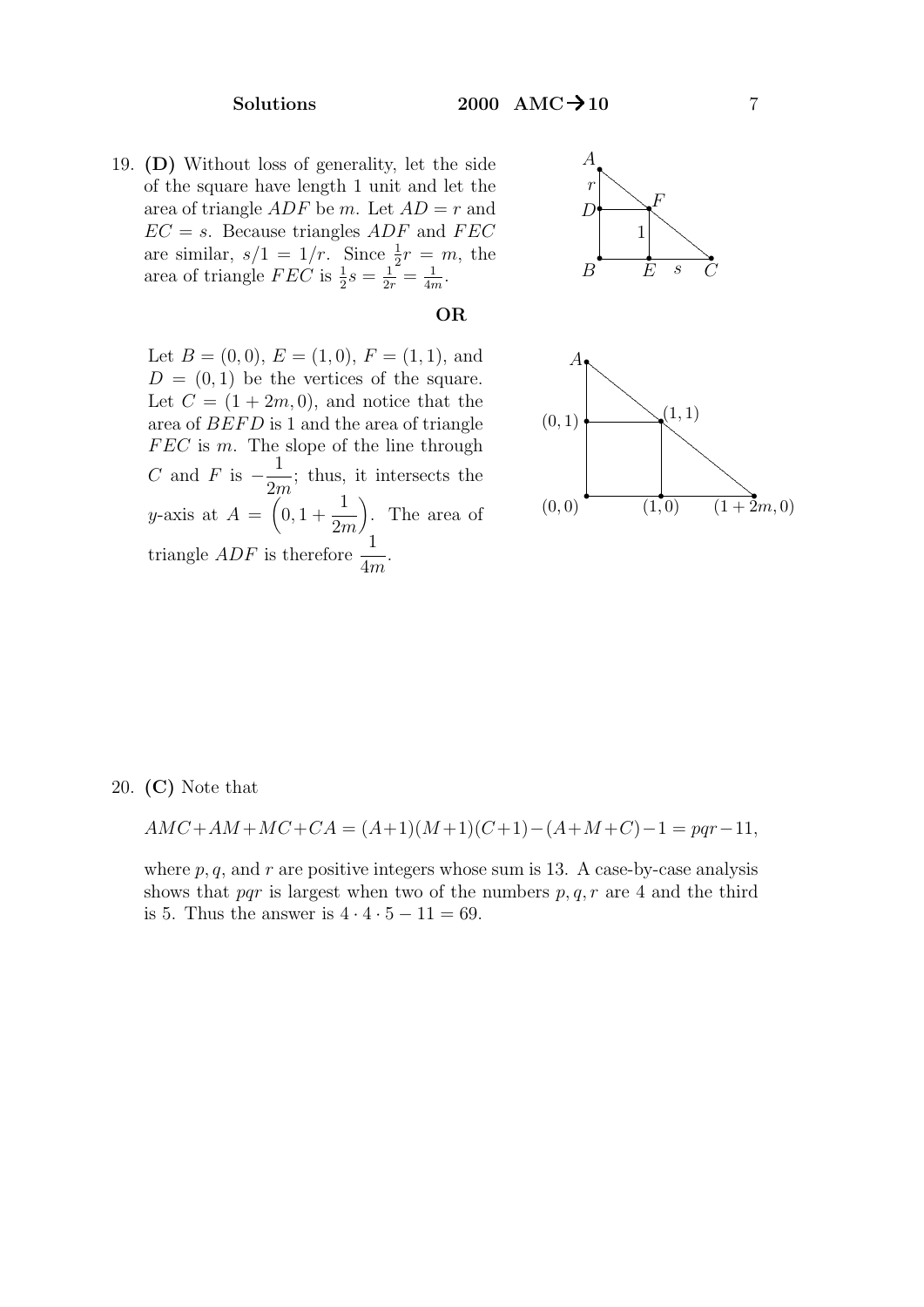21. (B) From the conditions we can conclude that some creepy crawlers are ferocious (since some are alligators). Hence, there are some ferocious creatures that are creepy crawlers, and thus II must be true. The diagram below shows that the only conclusion that can be drawn is existence of an animal in the region with the dot. Thus, neither I nor III follows from the given conditions.



22. (C) Suppose that the whole family drank x cups of milk and  $\gamma$  cups of coffee. Let  $n$  denote the number of people in the family. The information given implies that  $x/4 + y/6 = (x + y)/n$ . This leads to

$$
3x(n-4) = 2y(6-n).
$$

Since x and y are positive, the only positive integer n for which both sides have the same sign is  $n = 5$ .

### OR

If Angela drank c cups of coffee and m cups of milk, then  $0 < c < 1$  and  $m + c = 1$ . The number of people in the family is  $6c + 4m = 4 + 2c$ , which is an integer if and only if  $c = \frac{1}{2}$  $\frac{1}{2}$ . Thus, there are 5 people in the family.

23. (E) If x were less than or equal to 2, then 2 would be both the median and the mode of the list. Thus  $x > 2$ . Consider the two cases  $2 < x < 4$ , and  $x \ge 4$ .

Case 1: If  $2 < x < 4$ , then 2 is the mode, x is the median, and  $\frac{25+x}{7}$  is the mean, which must equal  $2 - (x - 2), \frac{x+2}{2}$  $\frac{+2}{2}$ , or  $x + (x - 2)$ , depending on the size of the mean relative to 2 and x. These give  $x=\frac{3}{8}$  $\frac{3}{8}$ ,  $x = \frac{36}{5}$  $\frac{36}{5}$ , and  $x = 3$ , of which  $x = 3$  is the only value between 2 and 4.

Case 2: If  $x \ge 4$ , then 4 is the median, 2 is the mode, and  $\frac{25+x}{7}$  is the mean, which must be 0, 3, or 6. Thus  $x = -25, -4$ , or 17, of which 17 is the only one of these values greater than or equal to 4.

Thus the *x*-values sum to  $3 + 17 = 20$ .